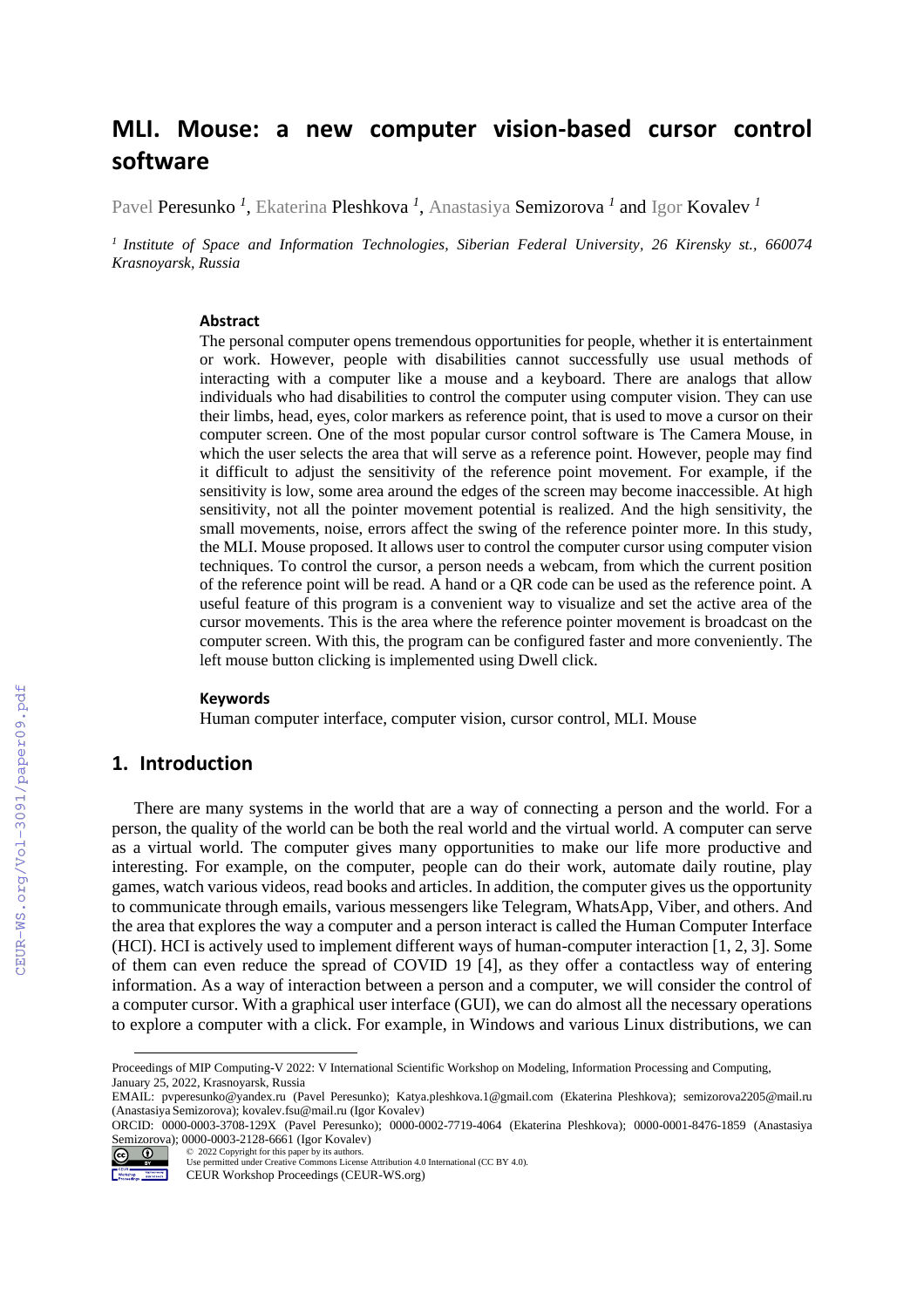enable the one-click option. With this option, one click can launch files and directories. We can even enter text with the cursor using the on-screen keyboard.

In this work, we will consider a cursor control system for sick people who have movement restriction due to disease that interferes with normal interaction with a computer.

Cursor control for such people can be used to communicate with the real world. For example, in [5], you can use the movement of your arms to control a wheelchair and thus interact with the real world. But cursor control can connect people to the virtual world, where a person can satisfy one of their basic needs - the need to communicate.

The main cursor control method in the world is the computer mouse. However, if a person cannot use a regular computer mouse, then he can use alternative ways to control the cursor. Researchers identify several alternative ways to control the cursor - accelerometer [6], neural interface system [7] and computer vision techniques. For the first two methods, there is a significant drawback - this is the purchase of equipment, some of which are significantly expensive. In addition, the assistant must adjust the accelerometer on the patient's body from time to time.

One of the popular ways to control the cursor using computer vision is gaze control. However, to use them, people usually buy special equipment that determines the position of the eyes more accurately. A relatively new article [8] lists prices for such equipment, which range from 100\$ to 40,000\$. Therefore, this paper discusses ways to manage a computer without buying expensive devices. The control takes place using conventional video cameras like a web camera.

In this study, it is proposed to define an active area in which the user can move a reference point (RP). This area can be a rectangle with any proportions. Therefore, in this study, the "MLI. Mouse" is presented - the software that allows person to conveniently configure the active area in which the RF will move.

### **2. Literature review**

In the literature, many articles on cursor control with a colored marker. A colored marker for such systems acts as the RP. For example, [9] uses special-colored labels to find the reference point. The labels are placed on the fingers. RP detection is done by dividing video into three channels (red, green, and blue) and processing the channels, converting them to grayscale. In [10] there is a transformation from RGB to HSV image, and then the selection is performed by color. A similar procedure occurs in [11]. But with this approach, similar colors in the background interfere, which can interfere with RP detection.

To detect RP, instead of selecting RP by color, selection of the hand can be made. For example, in [12] the hand is detected by SSD with the bounding box, and then the center of this box is used as RP. Another option for defining a hand is an approach based on obtaining a skeleton of a hand [13]. However, some patients are poorly able to actively move their arm, so this approach is not possible. Some articles [14] suggest using the head to control the cursor. But with long-term use, users may experience neck pain.

A more general way to control the cursor is to control it with any part of the body. For example, in MarkerMouse [15] xproposed to print a mark that can be places to the head. The cursor is controlled using this mark. But of course, this mark can be placed on any part of the body.

One of the most popular cursor controls is Camera Mouse [16]. The Camera Mouse website says that over 3,300,000 downloads have been registered so far. In this system, the user or assistant selects a point on video that will be the RP. Thanks to this approach, Camera Mouse can use any part of the body to control the cursor. However, people may find it difficult to adjust the sensitivity of the referent point movement. For example, if the sensitivity is low, some areas around the edges of the screen may become inaccessible. At high sensitivity, not all the pointer movement potential is realized. And the higher the sensitivity, the smaller movements, noise, errors more affect the swing of the reference pointer. The system allows user to adjust the sensitivity  $\gamma_x$  and  $\gamma_y$  of the cursor to movement along the X-axis and the Y-axis respectively. The higher the sensitivity, the more a change in the RP position on the camera will affect the change in the position of the cursor on the computer screen. To adjust the sensitivity, you need to select the sensitivity level, click on save, check the sensitivity level, change the sensitivity level, and so on. In fact, by changing the sensitivity  $\gamma_x$  and  $\gamma_y$  of the reference point on Y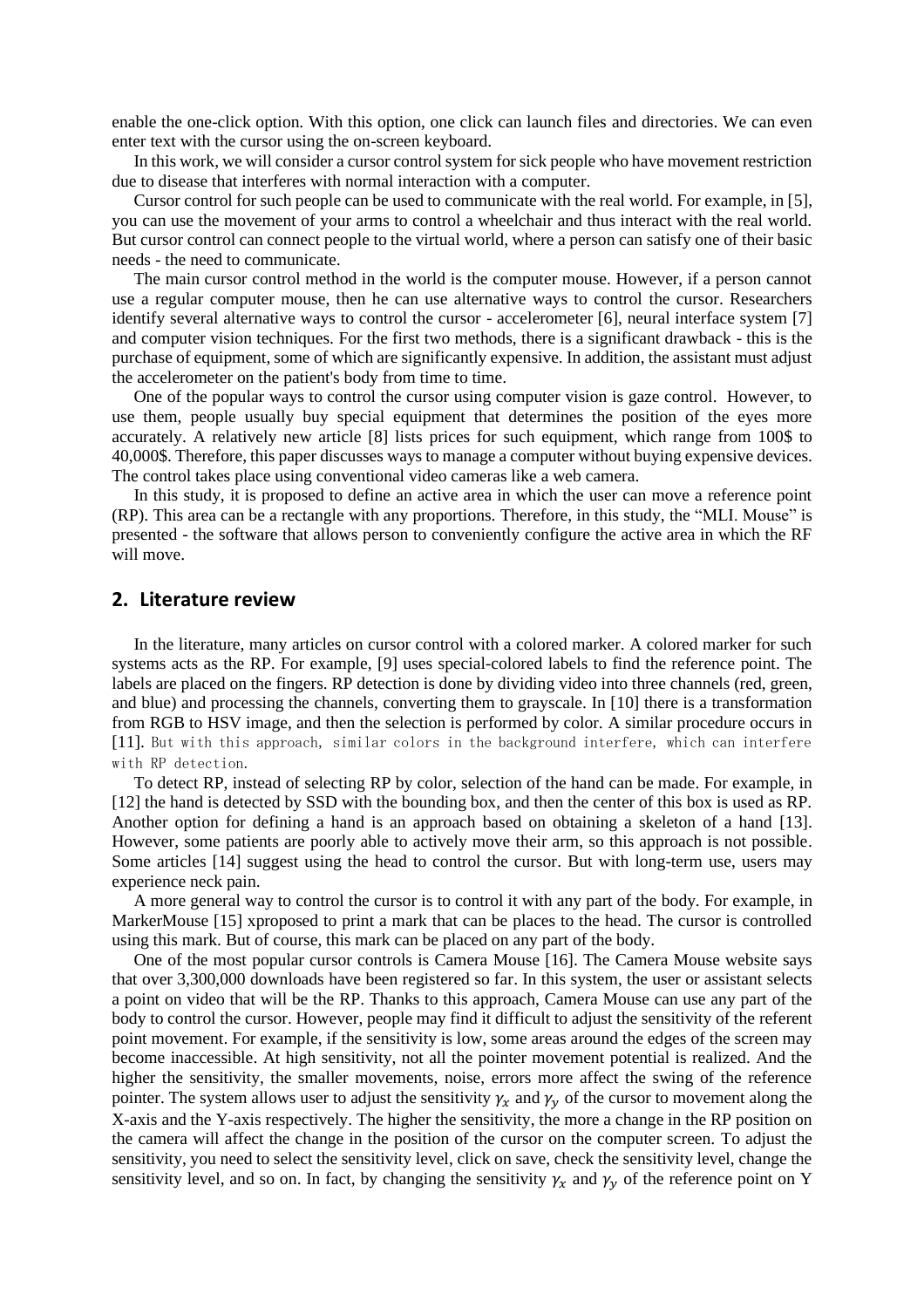and X respectively, we change the size of the active area rectangle along the X-axis and Y-axis. The Figure 1 shows the transformation of the active area on the computer screen. As a result of the sensitivity adjustment some errors can occur. For example, if the sensitivity is low, some areas around the edges of the screen may become inaccessible. At high sensitivity, not all the pointer movement potential is realized. And the higher the sensitivity, the smaller movements, noise, errors more affect the swing of the reference pointer.



**Figure 1:** Transformation of the active area on the computer screen. The a) part shows a camera with resolution  $M_c \times N_c$ . The reference point that the user selects by drawing a small rectangle with coordinates  $(x_v, y_v)$  in the center. The user configures the sensitivity parameters  $\gamma_y$  and  $\gamma_x$ . Further, the position of the cursor on the active area affects the position  $(x_s,\,y_s)$  of the cursor on the screen with resolution  $M_s \times N_s$ 

For this reason, this paper presents a new software that can speed up and simplify the way to configure the active area. This is achieved by visualizing the active area settings, which can be conveniently superimposed directly on the video from the camera. The transformation of the position of the cursor on the screen is given by a simple formula.

## **3. Methodology**

This program was implemented in Python using the PyQt module. Many libraries are implemented in Python, for example, OpenCV, in which video is read and processed. The software in this version uses a conventional video camera. This can be either a webcam built into a laptop, or an external camera that connects via USB. These cameras return RGB video to the program input, which, in fact, are snapshots every  $m$  milliseconds, depending on the camera's FPS. In this study, cameras with 30 FPS were used. The autopy module is used to click and move the mouse cursor.

To use this software, the user must be able to use any part of the body, such as head, shoulder, elbow, hand, fingers, feet, toes, and so on. This software uses the center of the QR code as a reference mark. QR codes have many advantages. First, robust, and fast code detection, even on mobile devices. This means that even on weak computers, the system will work quickly. Secondly, the code can be used to identify the user in situation where there are many patients. Also, different codes can be used for different click actions, for example, as in [17]. The software also implements cursor control using the skeleton of a hand. The skeleton was detected using mediapipe module. Any finger can be used as the Reference point, but the default is the middle finger.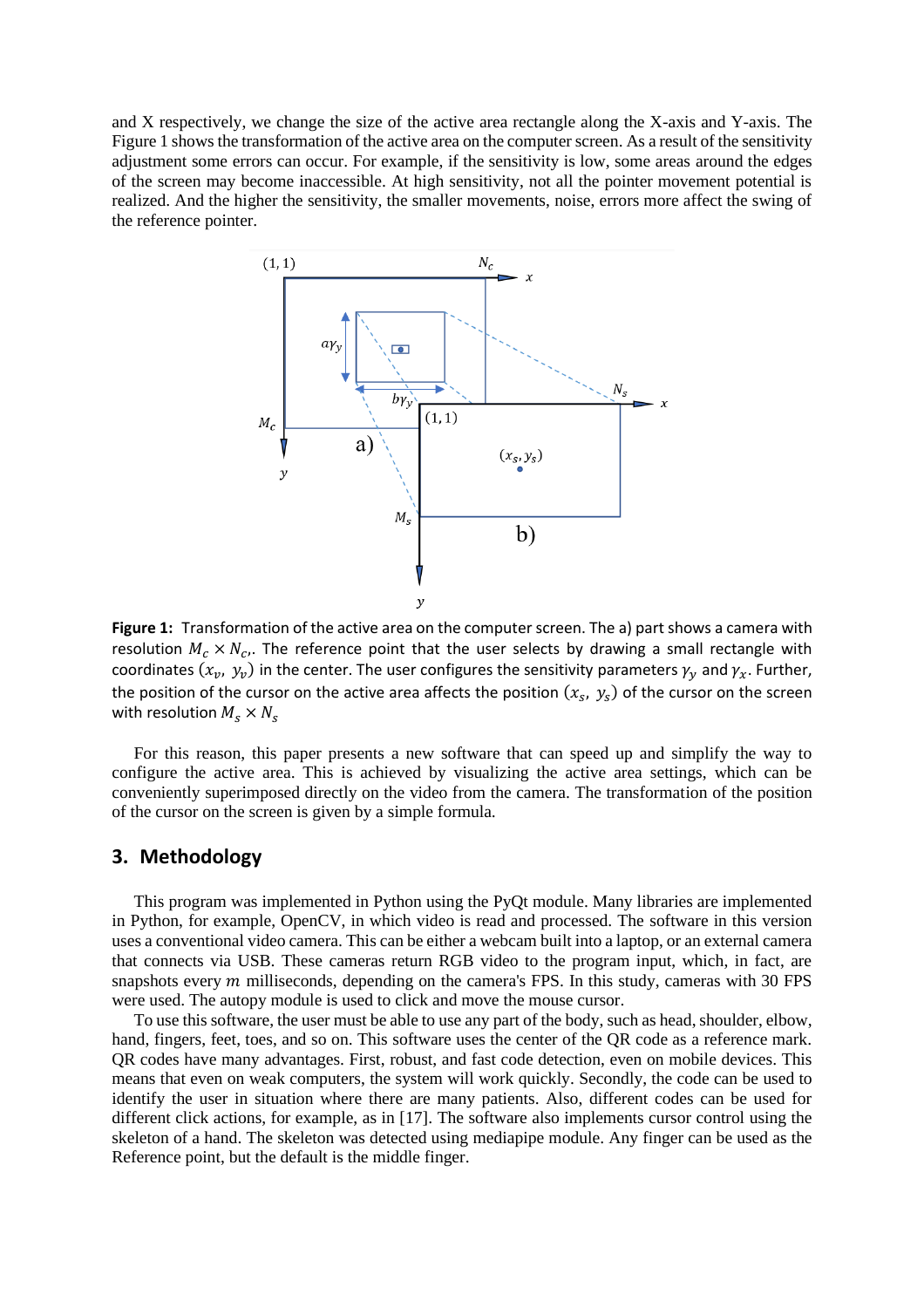In this work, it is assumed to use positional (absolute) positioning of the cursor, since in some studies, for example, in [14] it is indicated that in their conditions this method of positioning proved to be better.

Click are realized with Dwell time. A click occurs when the cursor moves in an area of radius  $R$  for more than  $S$  seconds, where  $R$  and  $S$  are adjustable parameters in the program.

To find the coordinates  $x_a$ ,  $y_a$  of the RP relative to the active area, the formulas (1) and (2) is used.

$$
y_a = y_c - y_1,
$$
  
\n
$$
x_a = x_c - x_1,
$$
\n(1)  
\n(2)

where  $y_a$  – the y-coordinate of the cursor relative to the active area,  $x_a$  – the y-coordinate of the cursor relative to the active area,  $y_1 - y$  coordinate of the upper left corner of the active area,  $x_1 - x$  coordinate of the upper left corner of the active area,  $y_c - y$  coordinate of RP on the camera,  $x_c - x$  coordinate of RP on the camera.

Further, after, to get the normalized coordinates of the cursor, it need to be normalized so that they lie in the range from 0 to 1. Formulas (3) and (4) are used for it.

$$
y_n = \frac{y_n}{y_2 - y_1},
$$
 (3)

$$
x_n = \frac{z_{\alpha}}{x_2 - x_1},
$$
 (4)

where  $y_1 - y$  coordinate of the upper left corner of the active area,  $x_1 - x$  coordinate of the upper left corner of the active area,  $y_2 - y$  coordinate of the bottom-right corner of the active area,  $x_2 - x$ coordinate of the bottom-right corner of the active area,  $y_a$  – relative y position of the RP along X-axis,  $x_a$  – relative y position of the RP along Y-axis,  $y_n$  – normalized y-coordinate of the cursor,  $x_n$  – normalized x-coordinate of the cursor.

To obtain the coordinates of the cursor on the screen, the normalized points are multiplied by the screen resolution using the formulas (5) and (6).

$$
y_s = y_n \times N_s,\tag{5}
$$

$$
x_s = x_n \times M_s, \tag{6}
$$

where  $y_n$  – normalized y-coordinate of the cursor,  $x_n$  – normalized x-coordinate of the cursor,  $N_s$  – screen width,  $M_s$  – screen height.

All these transformations can be reduced to two formulas (7) and (8).

$$
y_s = \frac{y_c - y_1}{y_2 - y_1} \times N_s,
$$
 (7)

$$
x_{S} = \frac{\tilde{x}_{C} - \tilde{x}_{1}}{x_{2} - x_{1}} \times M_{S},
$$
\n(8)

where  $y_1 - y$  coordinate of the upper left corner of the active area,  $x_1 - x$  coordinate of the upper left corner of the active area,  $y_2 - y$  coordinate of the bottom-right corner of the active area,  $x_2 - x$ coordinate of the bottom-right corner of the active area,  $y_c - y$  coordinate of RP on the camera,  $x_c - x$ coordinate of RP on the camera,  $N_s$  – screen width,  $M_s$  – screen height.

[Figure](#page-4-0) shows a schematic representation of different positions of the active area on the same camera with the cursor in the same position. Changing the location of the active area changes the location of the cursor. And it doesn't matter what proportions the active area rectangle has, the cursor still covers the entire area of the monitor screen. And the narrower the rectangle, the higher the sensitivity of the cursor when moving it along the X axis. The same thing happens with moving the cursor along the Y axis.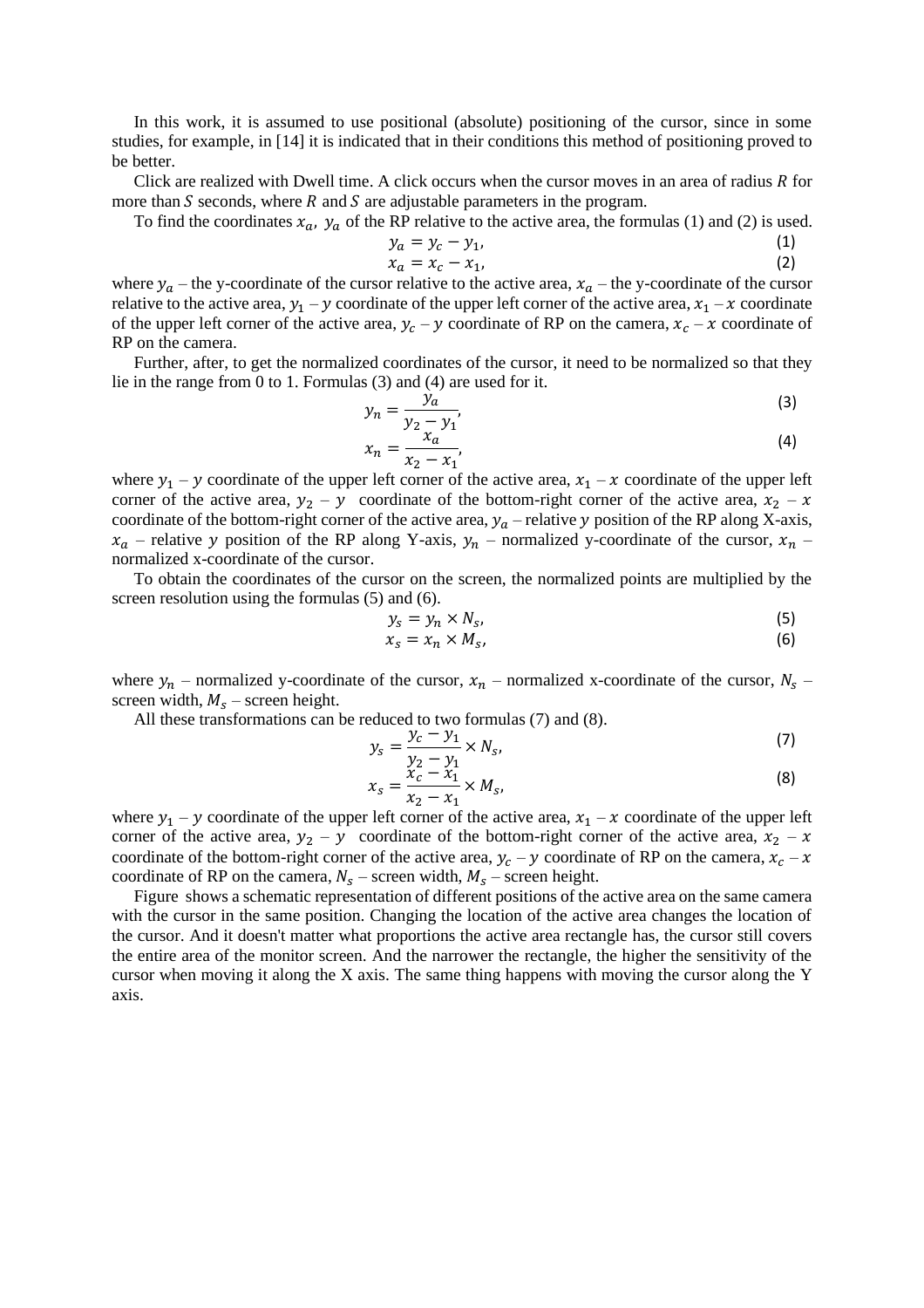

<span id="page-4-0"></span>**Figure 2**: Examples of transforming the same cursor position for three different active area. The conversion progress is shown by row. Step is a) – reference point in video camera coordinates, b) – reference point in active area coordinates, c) reference point in normalized coordinates, d) cursor on screen

## **4. Result and discussion**

In this study, a new software was presented that allows user to control the computer cursor using computer vision. The user, having a camera built into a laptop or any video camera that can be connected to a computer using a USB cable, can use this program.

This software allows to conveniently set the active area, the movement along which sets the movement of the cursor on the computer screen. The assistant selects the active area where the user can move the RP. The RP position on the camera is then transformed into the cursor position on the screen. For this, spatial transformations are used for cursor position, which is set by a special formula.

Using the cursor and GUI, you can open files, run programs, surf the Internet, communicate, write text using the on-screen keyboard. Thus, this program allows people with disabilities to contact with the world around them.

In addition, such important mouse functionality as pressing the right mouse button, holding the left mouse button, scrolling has not yet been implemented.

## **5. Acknowledgements**

This work was initiated at the request of Professors Semyon Vladimirovich Prokopenko and Alexandra Alekseevna Khomchankova, who described the situation with cursor control systems.